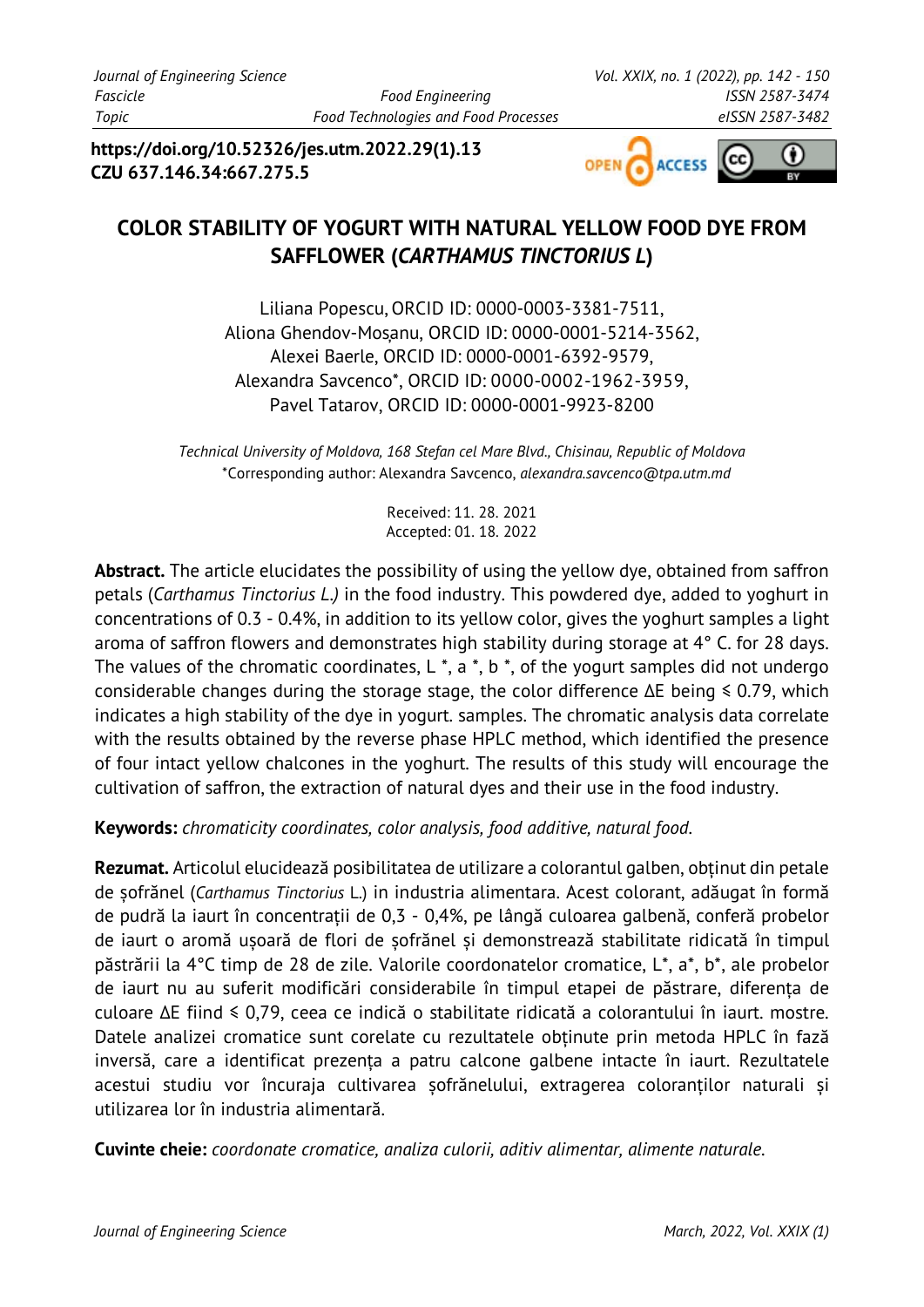#### **Introduction**

We are currently witnessing an increase in consumer demands for natural foods, as people aspire to a healthier lifestyle. Natural food colorings play a special role in this trend.

Quantum transitions (absorption) corresponding to the wavelengths of visible light are due to the presence of a system of conjugated double bonds (CDB) in molecules. However, the cause of dyes instability is that CDB systems are unstable to the action of active oxidizing agents and free-radicals. That is why, natural dyes have biological activity (and chemical instability): the ability to neutralize free radicals which causes oxidative stress and even mutations.

Modern science finds thousands of natural dyes with potential biological activity in flowers and fruits of higher plants. Mostly red dyes, anthocyanins, are very well known to the consumer, which cannot be said about chalcones – majorly yellow and less often – red compounds [1]. Chalcones are phenolic dyes with an unclosed benzopyran skeleton. These compounds are characteristic for the *Asteraceae* family. Safflower (*Carthamus Tinctorius, Asteraceae*) is often confused even in scientific literature with Saffron (*Crocus Sativus, Iridaceae*), because partial similarly names and visual aspect of dye-containing raw material. Safflower petals contain, according to various sources, 5 - 11 different yellow chalcones, the most famous of which are: Hydroxisafflower Yellow A (HSYA), Anhidrosafflower Yellow B (AHSYB) and Precarthamin [2]. Being the basic phenols of the Safflower petals, these compounds, in addition to its coloring properties, exhibits a wide range of biological functions, including anticoagulant, vasodilation and antioxidant activities [3].

Color is an important factor in the quality of fruit yogurt, influencing the acceptability of the product to the consumer [4]. It is one of the first characteristics perceived and is used by consumers to appreciate the quality of food [5, 6]. Unfortunately, the attractive color of fruit yogurt is not preserved during storage [6]. The food industry uses food coloring to improve the color and acceptance of fruit yogurts [7].

The goal of the study was to evaluate color stability of yogurt during storage by determining the chromaticity coordinates, measured using the CIE color space L\* a\* b\*. Our results could be useful for the development of an effective strategy for the manufacturing of dairy products with high color stability.

### **Materials and methods**

**Plant material.** Yellow florets of Safflower, grown in Republic of Moldova, were used. Petals were dried in the dark, at max 40°C in the dark to relative humidity less than 2%.

**Yellow Food Dye from Safflower.** YFDS was prepared by modifying of previously patented method [8]. Dried Safflower petals (40g) were extracted with 400g of a Na<sub>2</sub>CO<sub>3</sub> 2% (w) cold solution. The resulting dark-brown opaque extract was treated with 1g microcrystalline cellulose Flocel-102 (India) and 2q of activated carbon ("Balkan Pharmaceuticals", Moldova) and centrifuged for 10 minutes at 6000 rpm, resulting brown (very concentrated yellow) solution. Citric acid crystals were added to this solution until pH=4.5. Resulted dark-brown solution was concentrated in a rotary evaporator. Then, three volumes of food grade Ethyl Alcohol, 96% (v), were added and mixed intensively, resulting formation of the brown viscous phase. This phase was dried at 70-75°C under vacuum of 80- 100mbar and mechanically powdered. The yield of dry YFDS powder was of 13g.

**Yogurt preparation**. Yogurt was obtained using milk with a fat content of 2.6%, skimmed milk powder and natural yellow coloring from Safflower petals (0.1; 0.2; 0.3 and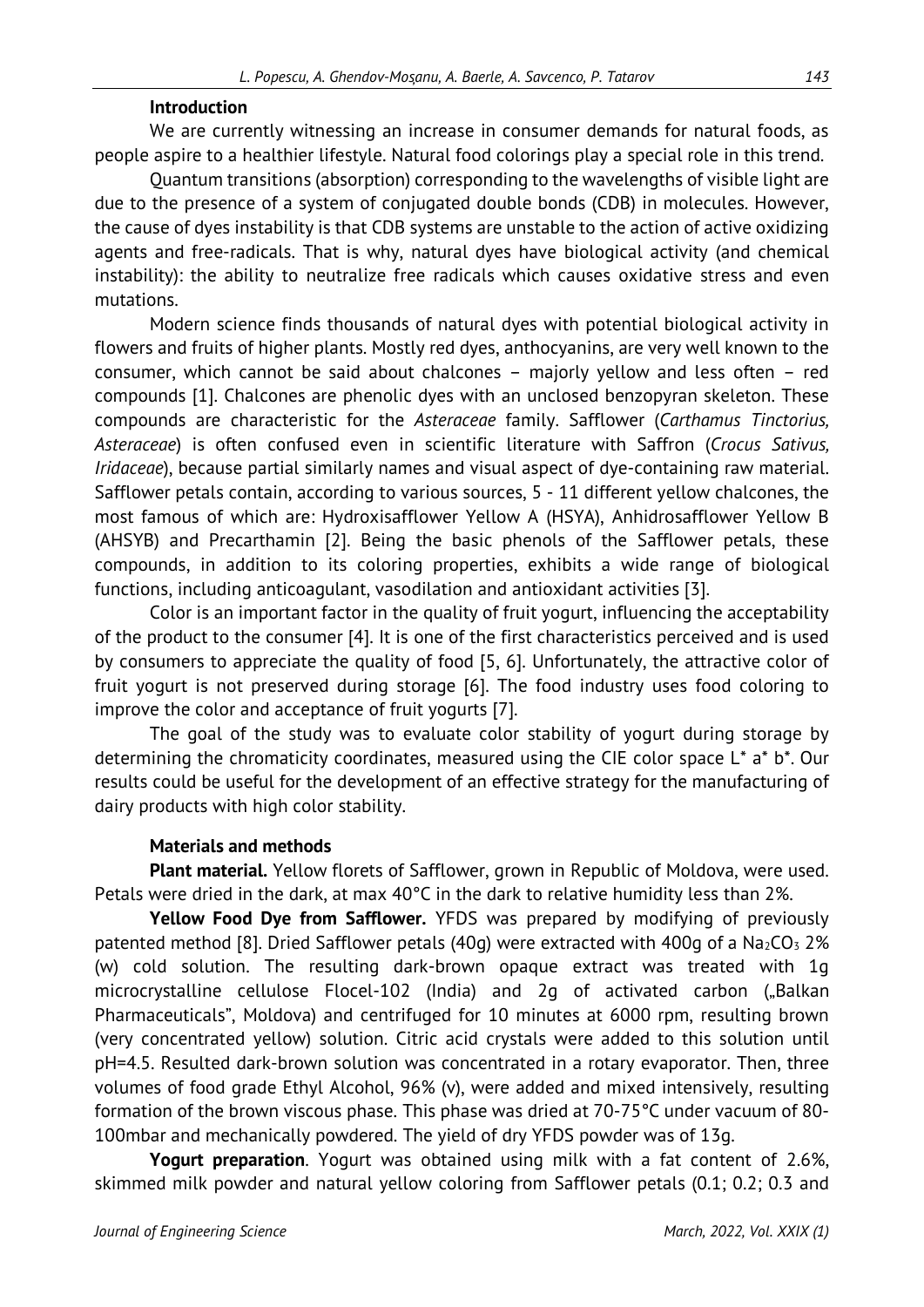*144 Color stability of yogurt with natural yellow food dye from safflower (Carthamus Tinctorius L)*

0.4% (w/w)). The standardized milk was filtered, pasteurized at a temperature of 90-94°C for 2 - 8 min, cooled to a temperature of 40 - 42°C, seeded with yogurt starter cultures and packed in glass jars. The packaged yogurt samples were kept at a temperature of 39 -42°C until the formation of the curd with a pH of 4.50-4.55, then were cooled in the refrigerator to a temperature of 2-6°C and stored there for 28 days.

**Sensory analysis** of yogurt was done by scoring in accordance with SM ISO 22935- 3:2015 [9].

**Syneresis Index.** The syneresis rates of the yoghurts were determined by a centrifugal acceleration test. 10 grams of yogurt sample were placed in a test tube and centrifuged at 1200×g for 10 minutes at room temperature. The amount of serum separated from the samples was measured to estimate the syneresis index, which was expressed in % (w/w) [10].

**Viscosity** was determined with Brookfield DV-III Ultra rotational viscometer at the storage temperature of yogurt samples according to the method [10] with some modifications. The yogurt samples were lightly mixed 30 times for homogenization. Viscosity was determined at the shear rate (75 min<sup>-1</sup>).

**The pH** was measured with a digital pH-meter (Mettler Toledo, SUA) at 20°C.

**Fat content** was measured by the Gerber methods [11].

**Dry matter content** was measured by the SM ISO 6731:2014 [12].

**HPLC analysis.** Photodiode Array (PDA) integrated HPLC instrument "Provenience-i LC-2030C 3D-Plus (by "Shimadzu"), equipped with reversed-phase  $C_{18}$ -column "Phenomenex" (4.6×150mm×4μm) was used. A gradient elution technique was realized with two mobile phases: Water, containing Acetic Acid 1.0% (v) (Phase A) and Acetonitrile, containing Acetic Acid 1.0% (v) (Phase B). Default flow: Phase B 5% at the constant rate of 0.5 mL/min. Constant oven and detection cell temperatures were of 25°C. Elution gradient program: 0-2 min – default flow; 2-18 min – Phase B 5%-40%; 18-20 min – Phase B 40%-90%; 20-24 min – Phase B 90%; 24-25 min - Phase B 90%-5%; 25-40 min – default flow.

**Color analysis.** The CIE-Lab parameters, L\* (brightness), a\* (green versus red coordinate) and b\* (blue versus yellow coordinate), were measured on a white calibration block using a Chroma Meter CR-400/410 colorimeter (Konica Minolta, Tokyo, Japan) according to the method of Loypimai P. et al. [13]. The instrument was calibrated with a standard white and black reference tiles. A sample of yogurt was homogenized and placed in a 2 cm thick glass cuvette. Each sample was analyzed at five distinct points.

Color analysis of the two types of yogurt were conducted based on the variations of L\*, a\*, b\*, and the color differences (ΔE) were determined. The determination of ∆E was performed using the following Equation (1):

$$
\Delta E = \sqrt{(L_i^* - L_o^*)^2 + (a_i^* - a_o^*)^2 + (b_i^* - b_o^*)^2},\tag{1}
$$

where:  $L_o^*,$   $a_o^*$  and  $b_o^*$  are the values of the samples at zero time and :  $L_i^*,$   $a_i^*$  and  $b_i^*$  are the values of each sample with time. ∆E comparisons were made based on two different factors: in relation to the color obtained at  $t = 0$  days with respect to the control sample; and based on its own color at  $t = 0$  days [14].

**Statistical Analysis.** Confidence interval was appreciated for 95% confidence level.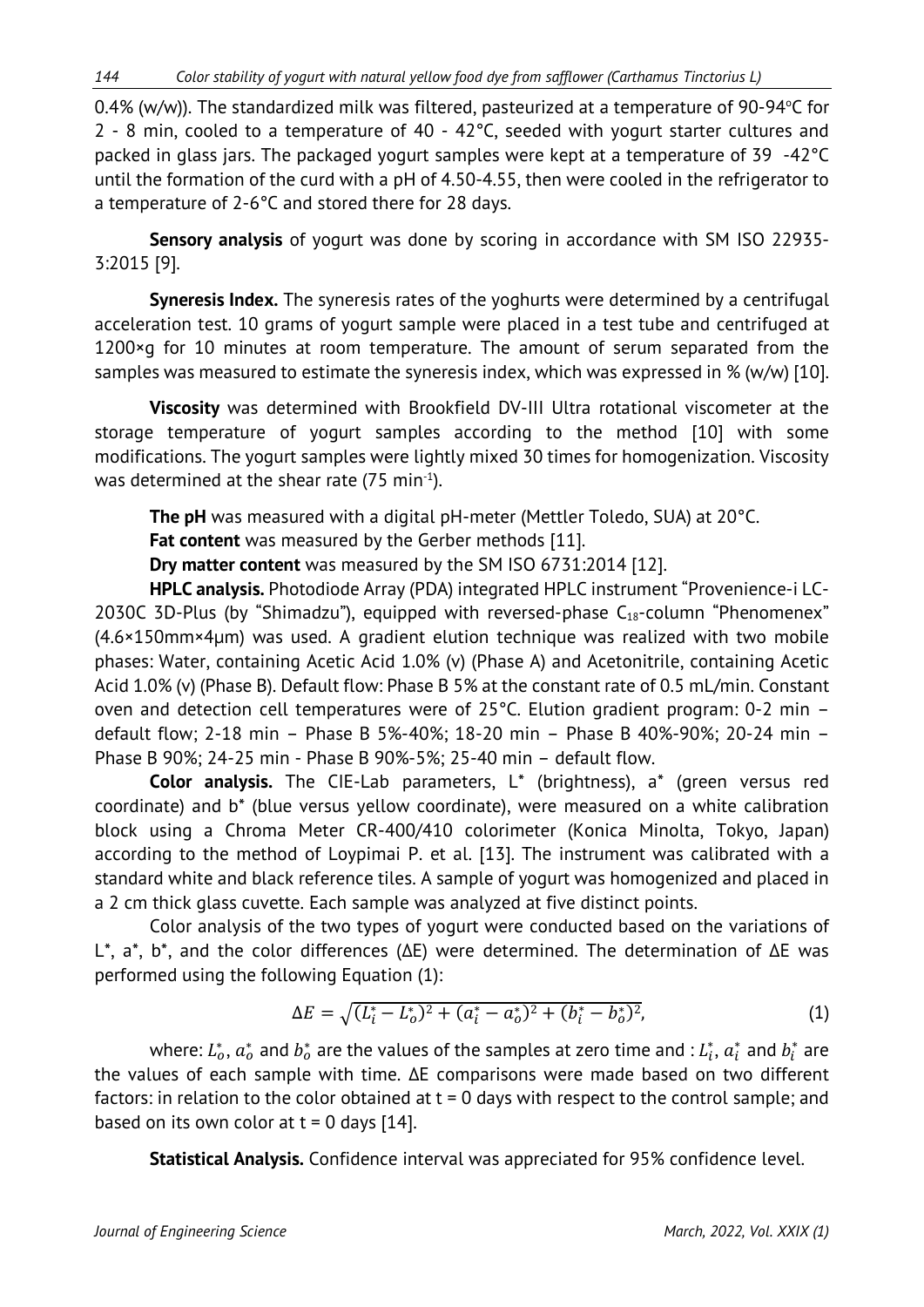# **Results and Discussion Sensory and physico-chemical property of yogurt**

The YFDS was added to the yogurts during the production to form the concentrations of 0.1; 0.2; 0.3 and 0.4% (w/w). The sensory analysis of the yogurt was made on the basis of the 5-point scale by the commission of 10 trained evaluators.



**Figure 1.** Sensory evaluation of yogurt with YFDS. YC: classic yogurt (control sample); YS1-YS4: yogurts with YFDS, 0.1%-0.4% (w/w), respectively.

Following the sensory analysis, it was found that all yogurt samples had a firm curd, without removal of whey. As the amount of Safflower dye increases, so does the intensity of the yellow color of the yogurt samples. The introduction of Safflower dye in proportions of 0.3 and 0.4% in addition to the yellow color gives the samples of yogurt and a light aroma of Safflower flowers. Finally, it can be concluded that the addition of Safflower dye has an attractive yellow color and can simulate the color of apricots and other fruits in yogurt.

Similar results were obtained when using safflower petal extract in ice cream samples [15]. The physicochemical composition of the yogurts is shown in Table 1.

| Physico-chemical properties of yogurt samples |                  |                  |                  |                  |                  |
|-----------------------------------------------|------------------|------------------|------------------|------------------|------------------|
| Yogurt Code <sup>*</sup>                      | YC               | YS1              | YS <sub>2</sub>  | YS3              | YS4              |
| <b>YFDS</b>                                   | none             | 0.1%             | 0.2%             | 0.3%             | 0.4%             |
| Dry substance, %                              | $11.7 \pm 0.1$   | $11.8 \pm 0.1$   | $11.9 \pm 0.2$   | $12.0 \pm 0.2$   | $12.1 \pm 0.2$   |
| Fats, %                                       | $3.00 \pm 0.11$  | $2.97 \pm 0.10$  | $2.96 \pm 0.09$  | $2.96 \pm 0.09$  | $2.96 \pm 0.09$  |
| pH                                            | $4.40 \pm 0.03$  | $4.41 \pm 0.03$  | $4.46 \pm 0.03$  | $4.48 \pm 0.03$  | $4.44 \pm 0.03$  |
| Viscosity, Pa.s                               | $3.31 \pm 0.17$  | $3.90 \pm 0.20$  | $3.84 \pm 0.19$  | $3.93 \pm 0.20$  | $3.97 \pm 0.18$  |
| Syneresis index, %                            | $70.86 \pm 0.71$ | $66.31 \pm 0.67$ | $62.84 \pm 0.63$ | $60.78 \pm 0.61$ | $61.65 \pm 0.62$ |

**Physico-chemical properties of yogurt samples**

\* YC: classic yogurt (control sample); YS1 – YS4: yogurts with YFDS, 0.1-0.4% (w/w), respectively.

The dry matter content was found to be slightly higher in the samples of Safflower dye yogurt than in the control. A similar trend was observed for the viscosity of yogurt. It was found that the fat content decreases with increasing dye concentration. Yogurt samples with the addition of Safflower dye have a pH value similar to the dye-free yogurt sample. Therefore, the addition of dye obtained from Safflower petals induces the yellow color of yogurt without influencing its physico-chemical properties.

# **The evolution of the yogurt color depending on the amount of dye**

The color of fruit yogurt has a remarkable influence on consumer acceptance and is also an indicator of changes in the concentration of pigments that occur during storage [6].

*Table 1*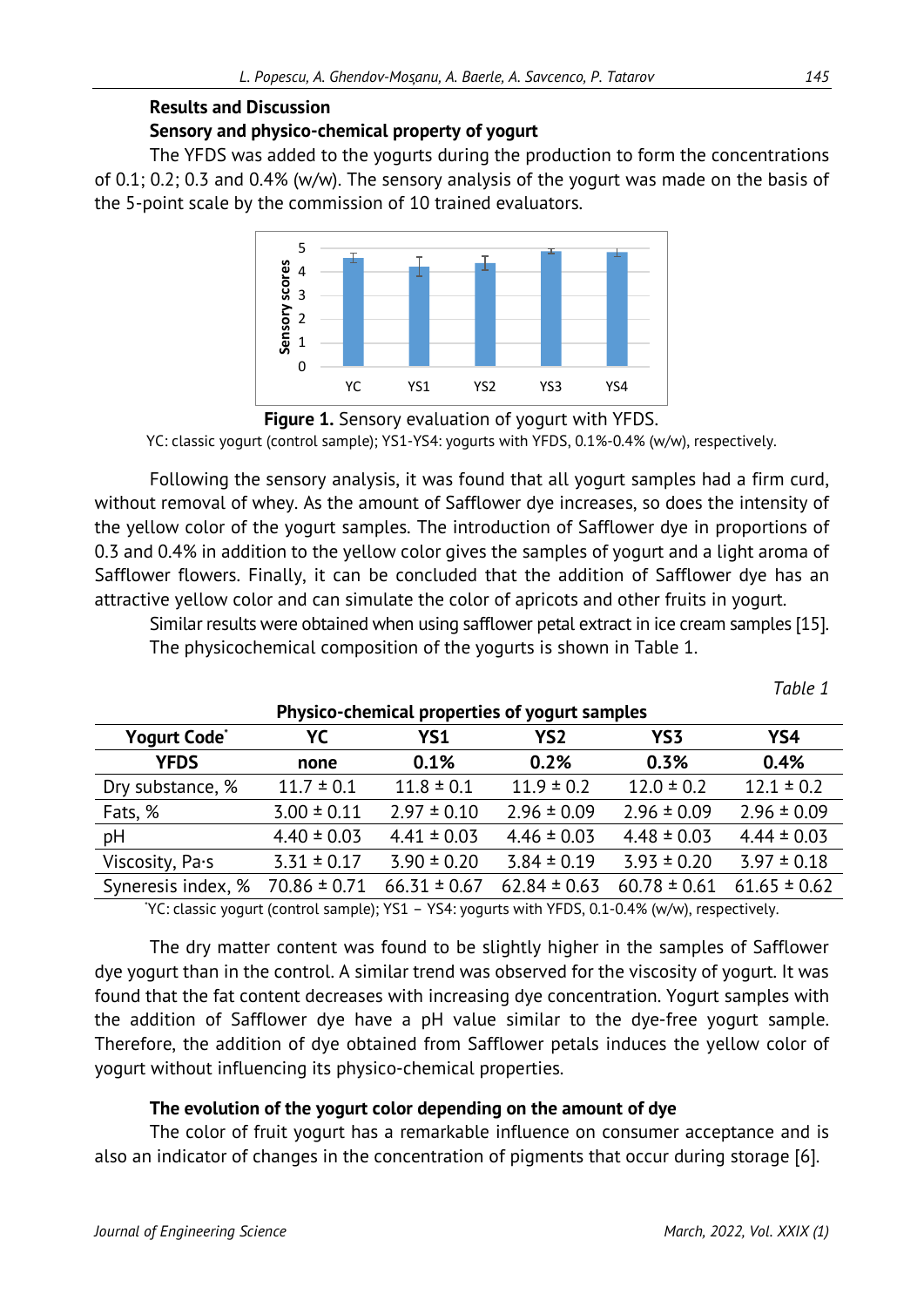The values of the chromaticity coordinates,  $L^*$ ,  $a^*$ ,  $b^*$ , of the yoghurts with the addition of natural dye from Safflower petals are presented in Table 2. As a control sample, the classic yogurt without additives was used.

|                                                                             |         |                 |                 |                 | .       |
|-----------------------------------------------------------------------------|---------|-----------------|-----------------|-----------------|---------|
| CIE-Lab parameters of classic yogurt (control sample) and yogurts with YFDS |         |                 |                 |                 |         |
| <b>Chromaticity coordinates</b><br>Yogurt <sup>*</sup>                      |         |                 |                 |                 |         |
|                                                                             | YC      | YS <sub>1</sub> | YS <sub>2</sub> | YS <sub>3</sub> | YS4     |
| . *                                                                         | 75.08   | 75.31           | 74.79           | 74.40           | 74.62   |
| $a^*$                                                                       | $-2.90$ | $-4.18$         | $-4.71$         | $-5.20$         | $-5.21$ |
| $b^*$                                                                       | 9.06    | 13.29           | 15.53           | 17.96           | 18.41   |
| $\Delta E$ (YS (dyed) vs YC (control)                                       |         | 4.43            | 6.72            | 9.22            | 9.64    |

\* YC: classic yogurt (control sample); YS1 – YS4: yogurts with YFDS, 0.1-0.4% (w/w), respectively.

The color differences between classic yogurt and YFDS-added yogurt were determined by ∆E. When 0<∆E<1, the assessors does not perceive the color difference, 1<∆E<2 only the experienced assessors can observe the color difference, finally, if 2<∆E<3.5, the color differences are observed even the inexperienced assessors [16].

According to the data presented in Table 2, ∆E increases in proportion to the increase in the concentration of Safflower dye in yogurt, from 4.43 to 9.64. ∆E correlates with the results of sensory analysis, through which with the naked eye a slight increase in the intensity of the shade of yellow is detected along with the increase in the concentration of safflower dye.

### **Color stability during storage of yogurt**

Stability of yogurt color with the addition of natural dye Safflower YS3 and YS4 was determined during 28 days of storage (Table 3). As a control sample, the yogurt with the addition of synthetic dye E 102 of yellow color similar to that of Safflower dye was used, so that the color of the yogurt with E 102 is very close to that of the yogurt YS4, ∆E being 0.86. Dye E 102 is used in the manufacture of dairy products at the industrial level, demonstrating a high stability during storage of finished products.

*Table 3*

*Table 2*

| Safflower as a function of storage time |               |         |         |         |  |
|-----------------------------------------|---------------|---------|---------|---------|--|
|                                         | Storage time, |         |         |         |  |
| <b>Parameters</b>                       | days          | YS3     | YS4     | YT      |  |
|                                         | $\mathbf 0$   | 74.40   | 74.62   | 75.18   |  |
|                                         | 3             | 74.42   | 74.51   | 75.17   |  |
| $\mathsf{I}^*$                          | 7             | 74.35   | 74.46   | 75.12   |  |
|                                         | 14            | 74.54   | 74.29   | 75.23   |  |
|                                         | 21            | 74.58   | 74.03   | 75.29   |  |
|                                         | 28            | 74.62   | 73.97   | 75.48   |  |
|                                         | $\mathbf 0$   | $-5.20$ | $-5.21$ | $-5.85$ |  |
|                                         | 3             | $-5.15$ | $-5.30$ | $-5.84$ |  |
|                                         | 7             | $-5.00$ | $-5.35$ | $-5.84$ |  |
| $a^*$                                   | 14            | $-5.08$ | $-5.34$ | $-5.85$ |  |
|                                         | 21            | $-5.10$ | $-5.32$ | $-5.89$ |  |
|                                         | 28            | $-5.12$ | $-5.32$ | $-5.90$ |  |

**Behavior of chromaticity coordinates of the yogurts with the addition of natural dye** 

*Journal of Engineering Science March, 2022, Vol. XXIX (1)*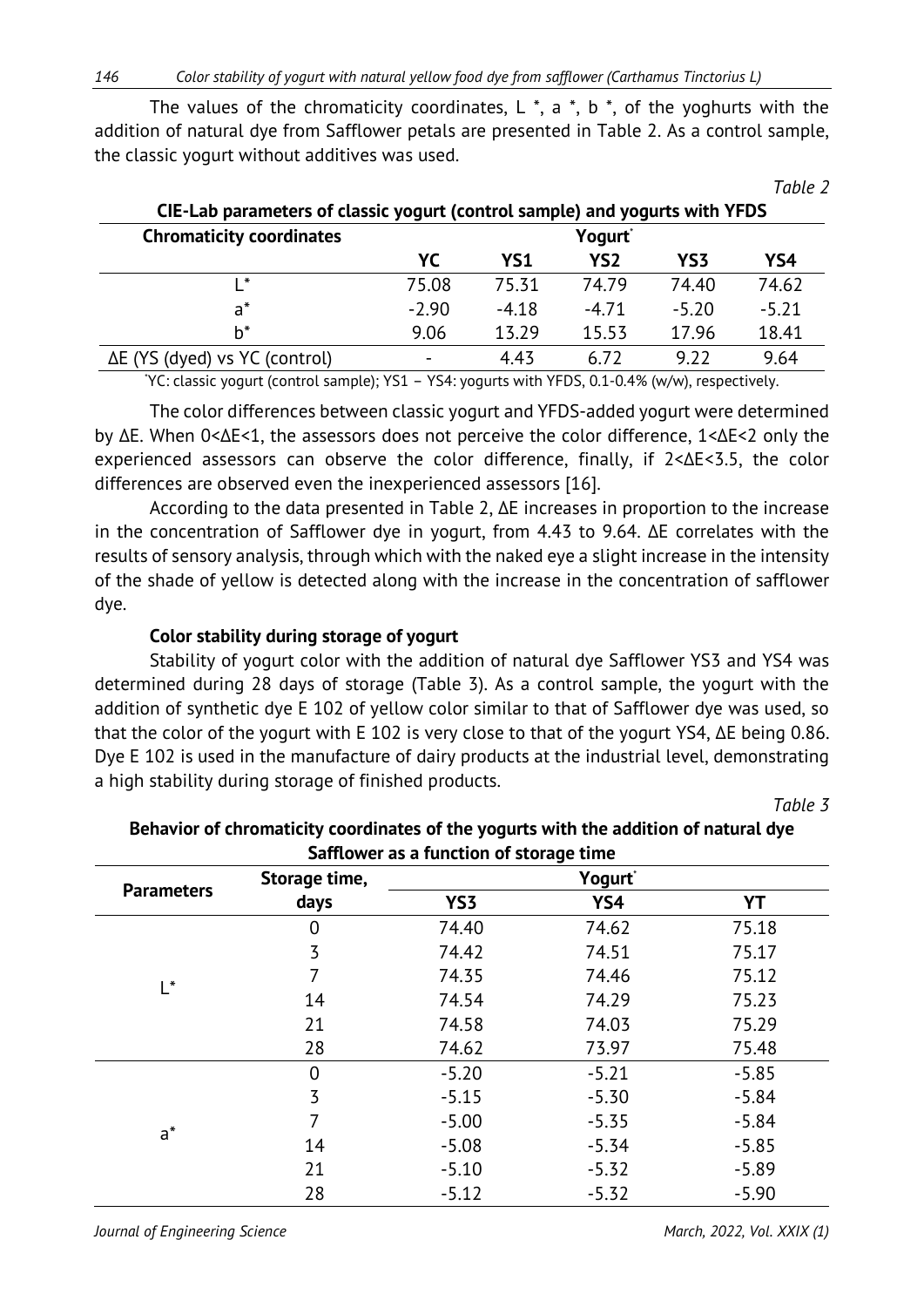*L. Popescu, A. Ghendov-Moșanu, A. Baerle, A. Savcenco, P. Tatarov 147* 

|                |                |        |        | Continuation Table 3 |
|----------------|----------------|--------|--------|----------------------|
| $b^*$          | $\mathbf 0$    | 17.96  | 18.41  | 18.29                |
|                | $\overline{3}$ | 18.34  | 18.62  | 18.21                |
|                | 7              | 18.70  | 18.91  | 18.11                |
|                | 14             | 18.32  | 18.90  | 18.30                |
|                | 21             | 18.25  | 18.89  | 18.46                |
|                | 28             | 18.05  | 18.86  | 18.65                |
|                | $\mathbf 0$    | 106.15 | 105.80 | 107.74               |
|                | 3              | 105.69 | 105.89 | 107.78               |
|                | $\overline{7}$ | 104.97 | 105.80 | 107.87               |
| h°             | 14             | 105.50 | 105.78 | 107.73               |
|                | 21             | 105.61 | 105.73 | 107.70               |
|                | 28             | 105.84 | 105.75 | 107.55               |
| $\mathsf{C}^*$ | $\overline{0}$ | 18.70  | 19.13  | 19.20                |
|                | 3              | 19.05  | 19.36  | 19.12                |
|                | 7              | 19.36  | 19.65  | 19.03                |
|                | 14             | 19.01  | 19.64  | 19.21                |
|                | 21             | 18.95  | 19.62  | 19.38                |
|                | 28             | 18.76  | 19.60  | 19.56                |

\* YT: yogurt with synthetic dye E 102; YS3, YS4: yogurts with YFDS, 0.3 and 0.4% (w/w), respectively.

As can be seen in Table 3, the L\* parameter showed average values between 73.97 and 75.48 units during the 28 days of storage, indicating that the samples had a high brightness, similar to the value t=0 days. Regarding the coordinate a\*, the average values were between -5.90 and -5.00 units. The values of the chromatic coordinates a\* indicate a negative value that represents the green area. In the case of the b\* chromaticity coordinate, the average values were between 17.96 and 18.91 and all are located on the positive side of the axis, which represents the yellow area. The samples showed uniformity in the three chromatic coordinates L\*, a\*, b\* throughout the storage period for both the control yogurt and the yogurt with natural coloring from Safflower petals.

The color shade ( $h^{\circ}$ ) remained almost constant during the storage of yogurts with coloring from Safflower petals, which indicates that the color of the yogurt does not change during storage. Most likely there is no degradation of chalconic dyes in the composition of YFDS and in the lipid-protein matrix of the yogurt.

During storage, neither significant differences in chromium (C\*) were observed for all yogurt samples, indicating that the color of the yogurt remains as intense over time.

In general, the chromatic coordinates of the samples of yoghurt with coloring of Safflower petals did not undergo considerable changes during the storage stage.

Photodiode Array detection demonstrate presence of four yellow chalcones in Yogurt: Hydroxysafflower Yellow A, Precarthamin, Unidentified (but with UV-Vis pattern, characteristic for yellow chalcones of Safflower), and Anhydrosafflower Yellow B (Figure 2).

Chromatographical data, obtained by calculation of relative peak areas of chalcones in the samples of YFDS and YFDS-colored Yogurts, demonstrate no significant changes in the chalcones ratio during storage period (Table 4).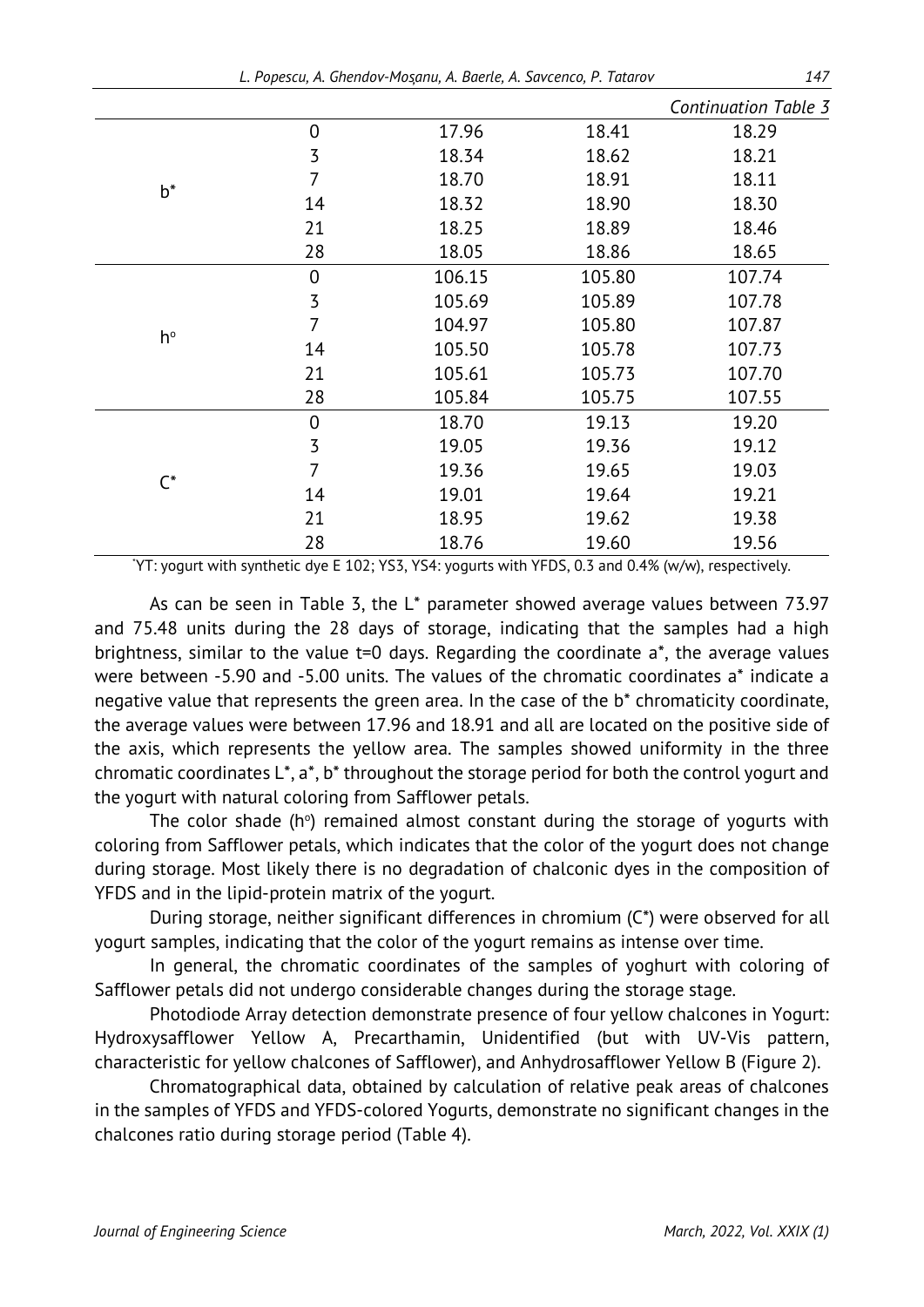

**Figure 2.** HPLC profile of chalcones in YFDS-colored yoghurts after 14 days of storage.

*Table 4*

| Relative content of yellow chalcones in Yogurt after 14 days of storage |             |                             |                       |  |  |
|-------------------------------------------------------------------------|-------------|-----------------------------|-----------------------|--|--|
| <b>Yellow chalcones in Yogurt</b>                                       | $R_T$ , min | $\lambda_{\text{max}}$ , nm | Relative peak Area, % |  |  |
| Hydroxysafflower Yellow A                                               | 14.4        | 339, 402                    | 62                    |  |  |
| Precarthamin                                                            | 16.1        | 327 sh, 407                 | 18                    |  |  |
| Unidentified                                                            | 16.4        | 406                         | 8                     |  |  |
| Anhydrosafflower Yellow B                                               | 18.2        | 335 sh, 409                 | 12                    |  |  |

Chemical degradation of chalconic components in YFDS could result in significant changes in brightness during yogurt storage, but HPLC data confirm that yellow substances remain chemically intact during yogurt storage.

Color differences during the storage period were determined by ∆E. Figure 3 shows the color differences (∆E) obtained during the 28 day storage for synthetic dye and Safflower dye yogurts.

The color difference ∆E for samples with natural dye from Safflower petals throughout the storage period was ≤ 0.79, which is an extremely satisfactory result, as ∆E ≤ 3.0 cannot be detected with the naked eye [17].

The above facts indicate that the natural colorant of Safflower petals was stable throughout the storage period at refrigeration temperatures, with no significant changes in any of the three color coordinates.





YT: yogurt with synthetic dye Tartrazine (E 102); YS3, YS4: yogurts with YFDS, 0.3 and 0.4% (w/w), respectively.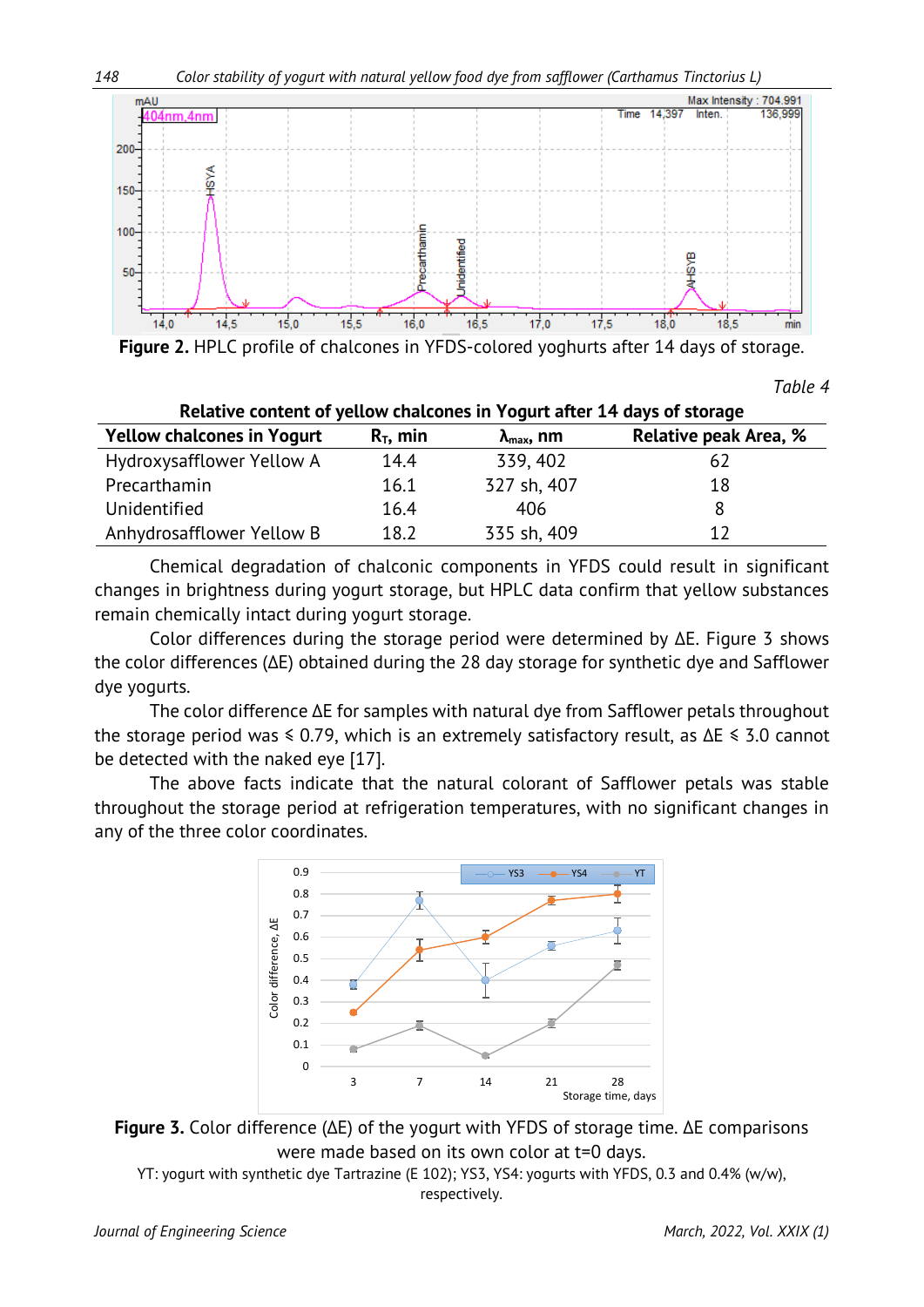The high stability of the natural coloring of Safflower petals in the protein-lipid matrix of yogurts taken in this study contrasts with [18], in which were pointed out that colors from natural sources tend to lose their coloring power or disappear over time in storage studies.

### **Conclusions**

The possibility of using Yellow Food Dye from Safflower to form the natural yellow color in yogurts has been demonstrated. Principal yellow chalcones of Safflower (HSYA, Precarthamin and AHSYB) ratio, does not suffering significant changes in the composition of Yogurt during storage period. Yogurt production allows YFDS to be packaged in the lipidprotein matrix of the dairy product. The color parameters remain stable during the 28 days of storage. The results of this study contribute to encouraging the use of Safflower dyes in natural foods. This study confirms, that Safflower petals (usually wastes, resulting of the Safflower growing) are valuable source for the production of harmless yellow food dyes for the dairy industry of Moldova and Romania.

**Acknowledgments.** The research was funded by State Project no. 20.80009.5107.09 "*Improving of food quality and safety through biotechnology and food engineering"*, running at Technical University of Moldova.

### **References**

- 1. Baerle A., Savcenco A., Tatarov P., Fetea F., Ivanova R., Radu O. Stability limits of a red Carthamin–cellulose complex as a potential food colourant. Food & Funcions, 2021 (2), pp. 8037-8043. https:// doi.org/10.1039/D1FO01376A
- 2. Zhang L., Tian K., Tang Z.-H., Chen X.-J., Bian Z.-X., Wang YI-T., Lu J.-J. Phytochemistry and Pharmacology of Carthamus tinctorius L. The American Journal of Chinese Medicine, 2016, 44 (2), pp. 197-226. Doi: 10.1142/ S0192415X16500130
- 3. Fangma Y., Zhou H., Shao C., Yu L., Yang J., Wan H., He Y. Hydroxysafflor Yellow A and Anhydrosafflor Yellow B Protect Against Cerebral Ischemia/Reperfusion Injury by Attenuating Oxidative Stress and Apoptosis via the Silent Informa. Front Pharmacol, 2021 (12). https://doi.org/10.3389/fphar.2021.739864
- 4. Lin W-S., Hua He P., Chau C-F., Liou B-K., Li S., Pan M-H. The feasibility study of natural pigments as food colorants andseasonings pigments safety on dried tofu coloring. Food Science and Human Wellness, 2018, 7 (3), pp. 220–228. Doi: 10.1016/j.fshw.2018.09.002
- 5. Giusti M. M., Wrolstad R. E. Acylated anthocyanins from ediblesources and their application in food system. Biochemical Engineering Journal, 2003, 14(3), pp. 217–225. Disponibil: doi:10.1016/S1369-703X(02)00221-8
- 6. Scibisz I., Ziarno M., Mitek M. Color stability of fruit yogurt during storage. Journal of Food Science and Technology, 2019, 56 (4), pp. 1997-2009. Doi:10.1007/s13197-019-03668-y
- 7. Luzardo-Ocampo I. Ramírez-Jiménez A. K., Yañez J., Mojica L., Luna-Vital D. A. Technological applications of natural colorants in food systems: A Review. Foods, 2021, 10, 634, 34p. https:// doi.org/10.3390/foods10030634
- 8. Savcenco A., Baerle A., Tatarov P., Ivanova R. Process for producing dyes from Safflower petals. Patent of Moldova, MD-1453, issued 31.03.2021.
- 9. SM ISO 22935-3:2015. Milk and milk products. Sensory analysis. Part 3: Guidance on the method of assessing conformity with product specifications for the determination of sensory properties by point counting. - in Romanian.
- 10. Dönmez Ö., Mogol B. A., Gökmen V. Syneresis and rheological behaviors of set yogurt containing green tea and green coffee powders. Journal of Dairy Science, 2017, 100 (2), pp. 901-907. https:// doi.org/10.3168/jds.2016-11262
- 11. SM ISO 11870:2014. Milk and dairy products. Determination of fat content. General guidelines for the use of butyrometer methods. - in Romanian.
- 12. SM ISO 6731:2014 Milk, cream and evaporated milk determination of total solids content (reference method) - in Romanian.